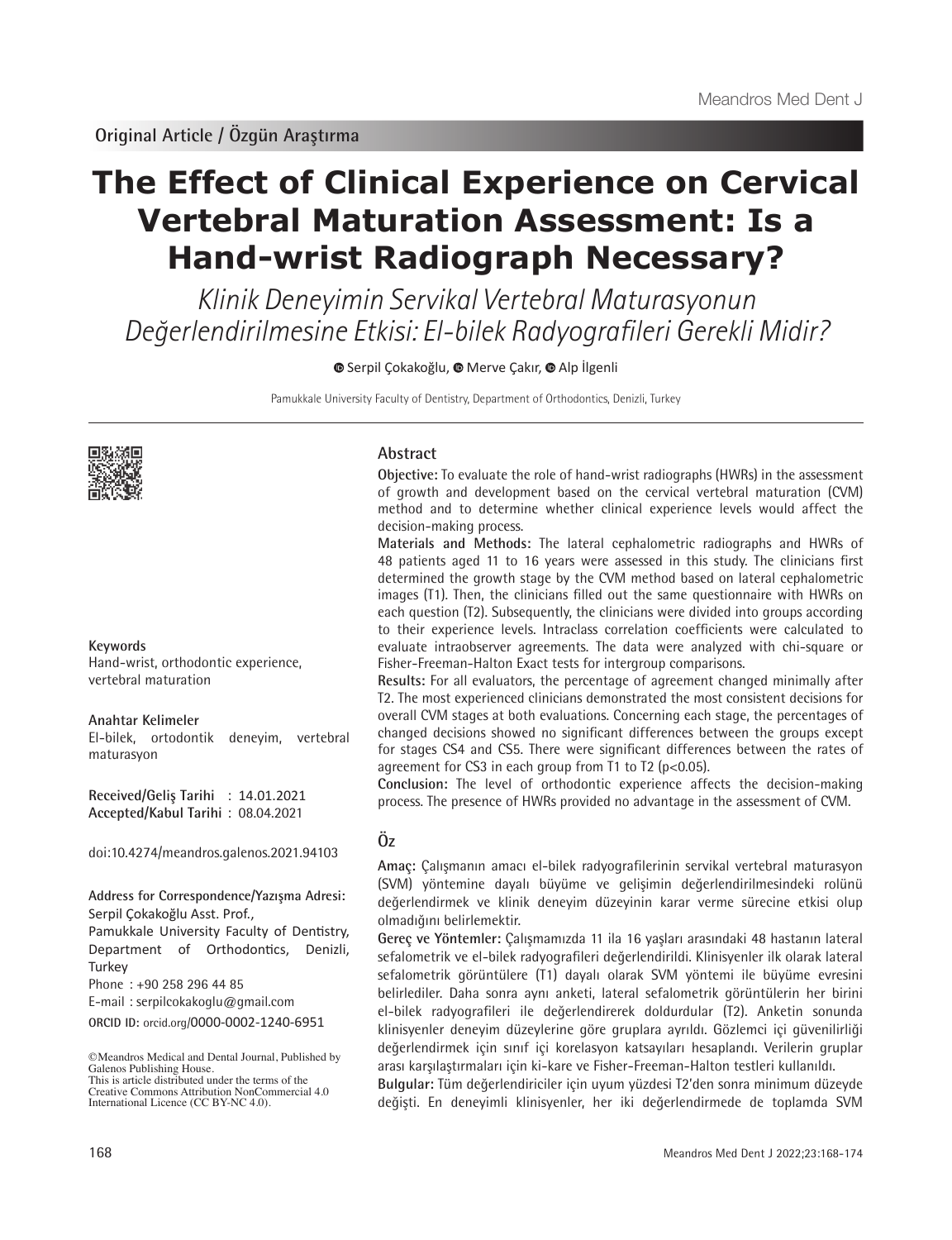aşamaları için en tutarlı kararları gösterdiler. CS4 ve CS5 haricindeki diğer aşamalar için değişen kararların yüzdeleri gruplar arasında önemli bir farklılık göstermedi. T1'den T2'ye her grupta CS3 için uyum oranları arasında önemli farklılıklar gözlendi (p<0,05). **Sonuç:** Ortodontik deneyim düzeyinin karar verme süreci üzerinde etkisi vardır. El-bilek radyografilerin varlığı SVM'nin değerlendirilmesinde avantaj sağlamamıştır.

### **Introduction**

In orthodontic practice, the determination and prediction of growth and development (G&D) is crucial for many treatment protocols. Various methods exist for assessing the maturation stage, such as chronological age, height and weight increases, sexual characteristics, dental development, and skeletal age (1). Clinicians generally prefer the hand-wrist radiograph (HWR) and cervical vertebral maturation (CVM) methods, which provide more accurate data for the assessment of skeletal maturation (2,3).

In a systematic review and meta-analysis, the CVM method has been demonstrated to be an alternative to HWR for predicting the pubertal growth acceleration period (4). The CVM method has also been stated as reliable and reproducible (5,6). In many studies, a significant correlation has been found between the maturations of cervical vertebrae and hand-wrist bones (1,4,7-9). On the other hand, many researchers have demonstrated that the CVM method is affected by serious methodological issues (8,10,11). Predko-Engel et al. (10) reported that the reliability of the CVM method is questionable. Additionally, Perinetti et al. (11) stated that the CVM stages did not exactly reflect mandibular growth. For this reason, the researchers recommended accounting for additional biological indicators of whether orthodontic treatment should be started during the maximum growth period (10- 12). Considering this evidence, the determination of G&D by HWR can be accepted as the gold standard (9).

The quality of images, training, experience, and various assessments have been shown to be among the reasons for the poor reliability of the CVM method (13-15). Perinetti et al. (13) concluded that the visual assessment can be accurate and repeatable after training. Rongo et al. (14) reported that clinicians with lower experience levels showed the best results for the reproducibility of the CVM method. Khajah et al. (15) concluded that the highest agreement in CVM staging was obtained on 2D-digital lateral cephalograms with training.

However, no study to date has examined whether the determination of G&D with the CVM method would change when an HWR is included and whether the outcome is affected by the experience level. Therefore, the first aim of this study was to investigate whether HWR is necessary. The second aim was to examine whether assessments are affected by clinical experience. The null hypothesis tested was that there is no significant effect of either HWRs or clinical experience on the decision-making process for determining CVM stages.

### **Materials and Methods**

This study was approved by the Ethics Committee of Pamukkale University Faculty of Medicim (decision number: 12, date: 02.07.2019). The study population was composed of clinicians registered to the Turkish Orthodontic Society. The power analysis (G\* Power Ver.3.1.9.2, Kiel, Germany) showed that 34 individuals provided a power of 82% at an alpha error probability of 0.05 and a 0.435 effect size based on a previous study (14).

The subjects participated in this study via e-mailed questionnaires. This was a two-phase questionnaire study. For the questionnaires, the lateral cephalograms and HWRs of 48 patients (24 female and 24 male) were randomly selected according to the following criteria: chronological age (range: 11-16 years), no malformations in any vertebrae or hand-wrist bones, and high-quality radiographs. The informed consent was obtained from the patients for the use of their records. During the selection of cephalograms, those without clear and visible vertebrae were excluded from the study. All lateral cephalogram images were identified in terms of gender and cropped to include only the C2-C4 vertebrae to eliminate any additional information.

During the first evaluation, the participants were asked to determine the skeletal maturation with the CVM method on 50 lateral cephalometric images and with the addition of HWRs in the second evaluation. Before assessments, the participants were informed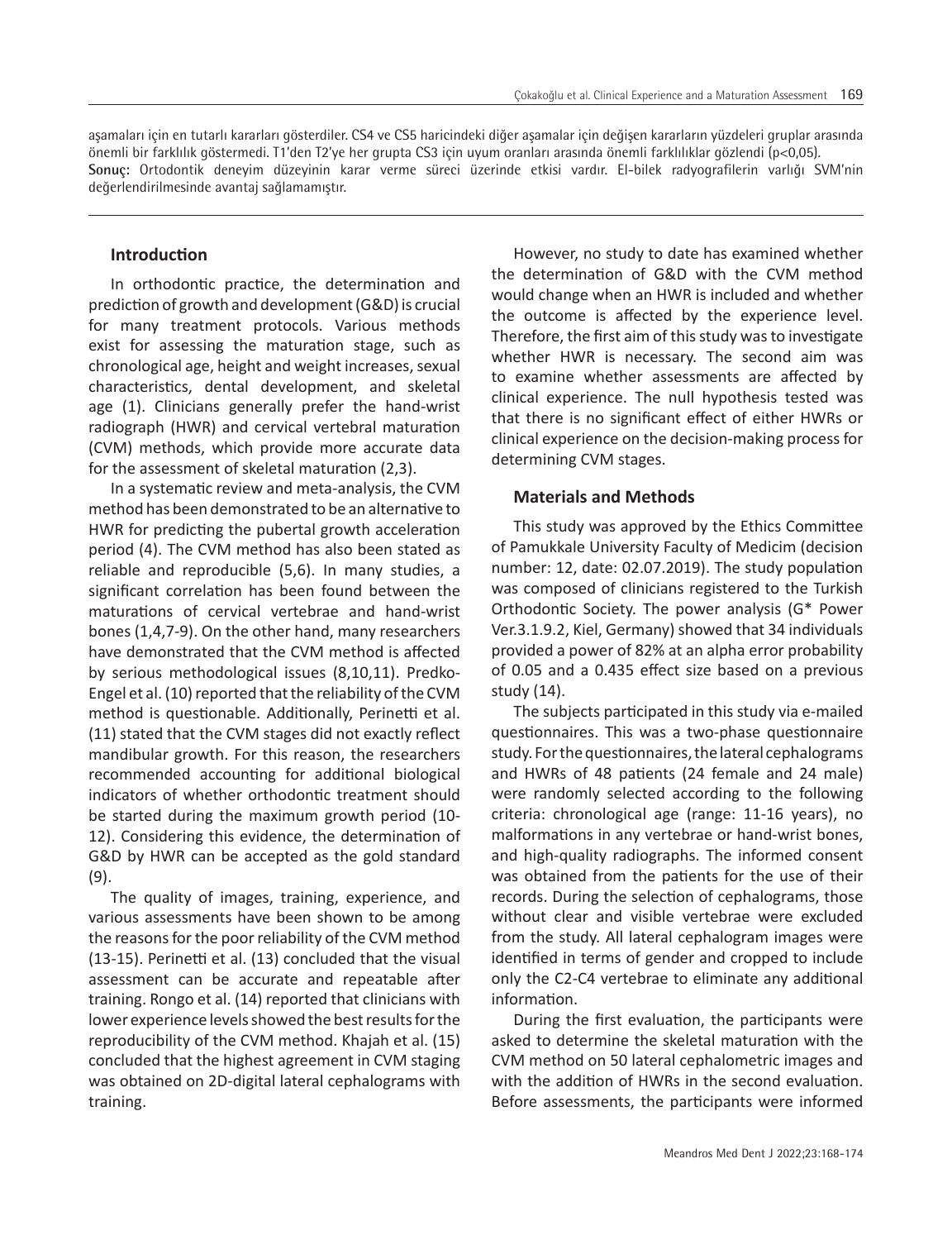about the CVM method introduced by Baccetti et al. (3). The second questionnaire link was deactivated after two months. The participants were divided into three groups according to their experience level following the completion of the questionnaires.

- Group 1: Clinicians with experience of two years or fewer.

- Group 2: Clinicians with experience of two to four years.

- Group 3: Clinicians with experience of five years or more.

An objective analysis of CVM stages was determined by an independent observer (B.K.A) according to the hard copy of the schematic representation of the CVM method and the two samples of each stage in Baccetti's original article (3).

## **Statistical Analysis**

The data were statistically analyzed using SPSS version 23.0 (IBM Corp., Armonk, NY, USA). The Shapiro-Wilk test was used to test normality. Chisquare or Fisher-Freeman-Halton Exact tests were used for comparison between independent variables. The intraclass correlation coefficient (ICC) was used to assess intraobserver reliability. All tests were performed with a significance level of p˂0.05.

## **Results**

The first and second questionnaires were fully answered by 60 and 55 clinicians, respectively. A total of 34 clinicians completed both questionnaires. The demographic characteristics are shown in Table 1. The clinicians with experience of two years or fewer were significantly younger than the others.

There were 1632 assessments from all participants. The records of two patients were used to determine intraobserver reliability. ICC values ranged from 0.80 to 0.86, which demonstrated good intraobserver reliability (Table 2).

Irrespective of experience level, there were 741 (45%) agreements and 891 (55%) disagreements compared with the reference standard at T1 and 791 (48%) agreements and 841 (52%) disagreements at T2 (Figure 1). The percentage of CVM stage agreement increased from 42% to 45% in Group 1, from 44.5% to 48.5% in Group 2, and from 49.5% to 51.6% in Group 3 (Figure 2).

The distributions of the agreements regarding CVM stages for the different groups are shown in Table 3. There were no significant differences among the groups in terms of CS1, CS2, CS3, and CS6 agreement at T1 and T2. However, there were significant differences for CS4 among groups at T1 (p=0.001). Additionally, CS5 agreements showed significant differences among groups at T1 and T2 (p˂0.05).

For CS4, group 2's percentage of agreement (36.4%) was significantly lower than those of group 1 (51.2%) and group 3 (59.8%) at T1 (p=0.001). For CS5, the group 1's percentage of agreement (27.3%) was significantly lower than that of group 3 (48.8%) at T1 (p=0.019). Group 1's percentage of agreement (26.0%) was also significantly lower than groups 2 (54.5%) and 3 (48.8%) at T2 (p=0.001). For total percentage of agreement, group 1 (42.0%) was significantly lower than group 3 (49.5%) at T1 (p=0.04).

Intragroup evaluation showed that there were significant differences for CS3 in each group and for CS4 and CS6 agreements in group 3 from T1 to T2 (p<0.05). For CS3, the percentage of agreements increased significantly, from 28.0% to 44.8% in group 1, 37.8% to 50.3% in group 2, and 31.4% to 46.7% in group 3, from T1 to T2. The agreements in group 3 for CS4 decreased significantly from T1 to T2 (59.8% to

| Table 2. ICC values for intraobserver reliability |            |             |  |  |  |
|---------------------------------------------------|------------|-------------|--|--|--|
| <b>Groups</b>                                     | <b>ICC</b> | Range       |  |  |  |
| Group 1                                           | 0.866      | 0.628-0.961 |  |  |  |
| Group 2                                           | 0.813      | 0.481-0.945 |  |  |  |
| Group 3                                           | 0.801      | 0.475-0.938 |  |  |  |
| <b>Total</b>                                      | 0.858      | 0.750-0.924 |  |  |  |
| ICC: Intraclass correlation coefficients          |            |             |  |  |  |

| Table 1. The demographic characteristics                                                                        |              |            |          |                  |                          |          |  |  |
|-----------------------------------------------------------------------------------------------------------------|--------------|------------|----------|------------------|--------------------------|----------|--|--|
| <b>Groups</b>                                                                                                   | $\mathsf{n}$ | Female (%) | Male (%) | / p <sup>*</sup> | Age (mean $\pm$ SD)      | $n^*$    |  |  |
| Group 1                                                                                                         | 11           | 7(63.6)    | 4(36.4)  |                  | 27.45±3.503 <sup>ª</sup> |          |  |  |
| Group 2                                                                                                         | 11           | 3(27.3)    | 8(72.7)  | 0.225            | 33.36±4.843 <sup>b</sup> | $0.001*$ |  |  |
| Group 3                                                                                                         | 12           | 6(50.0)    | 6(50.0)  |                  | 36.75±6.369 <sup>b</sup> |          |  |  |
| *Chi-square test, **One Way ANOVA. <sup>a,b</sup> Same letters showed no significant differences between groups |              |            |          |                  |                          |          |  |  |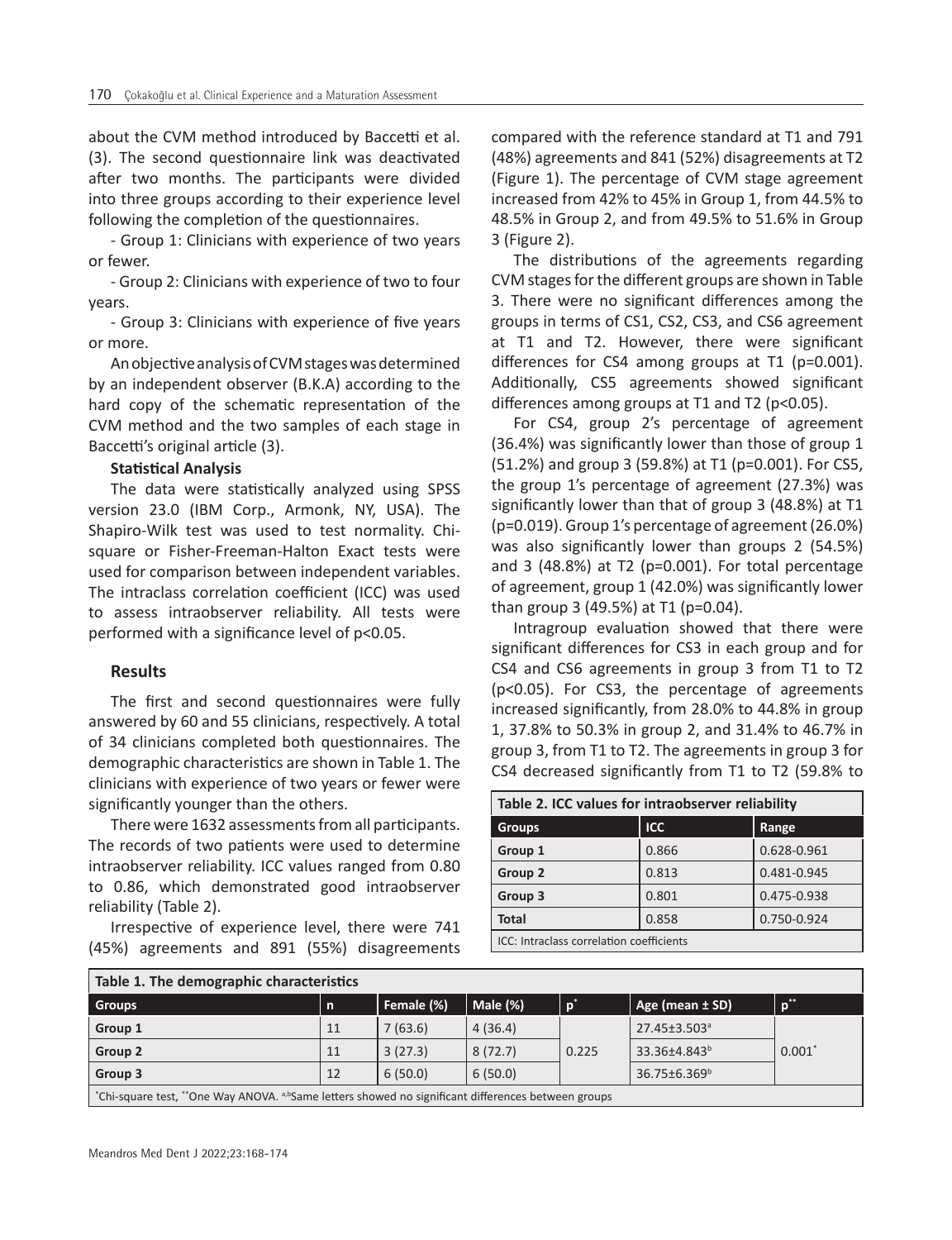

**Figure 1.** Frequency of observers' total agreement and disagreement at two time points



**Figure 2.** Frequency of groups' agreement and disagreement at two time points

40.2%) while increasing (44.4% to 80.6%) for CS6.

#### **Discussion**

Over the years, the CVM method has become the most widely used G&D assessment among clinicians, although HWR is accepted as the gold standard (9,10). This study evaluated the influence of the hand-wrist method on the decision-making process for determining CVM stages. In the first questionnaire (T1), clinicians evaluated the CVM stage without HWR. In the second evaluation (T2), the same lateral cephalometric images were presented, but with the addition of HWRs, for assessing the CVM stage.

The participants evaluated the skeletal maturation on cropped images that contained only the C2- C4 vertebrae in order to eliminate any additional information, such as dentition stage, that could cause method bias among observers. Moreover, the lateral cephalometric images were presented in a random order in the questionnaire to avoid bias.

Our findings showed that the reliability of observers' individual answers demonstrated good agreement. Irrespective of experience levels, about 45% agreement was found for overall stages in the absence of HWRs. However, the percentage of disagreement among clinicians was still almost 50% after the second evaluation. Because training has a major effect on clinicians' accuracy in determining the curvature and shape of vertebrae (15). Therefore, it was inevitable that we would obtain a lower overall level of agreement from the untrained participants, unlike previous studies (16,17).

The clinicians with experience of more than five years had the most consistent decisions (49.5%) at T1 for overall stages. During the first evaluation, they also presented all vertebral stages, except for CS3 and CS6, with the most consistent decisions. These stages were more correctly scored by clinicians with two to four years of experience. In addition, the agreement level for CS2 and CS5 at T1 increased with experience. However, the distributions of total agreements were changed minimally in the presence of HWRs.

When experience level was taken into account, the overall level of agreement among the least experienced clinicians was significantly lower than that of the most experienced clinicians at T1. A reasonable explanation was that experience level might have an impact on the decision process. This finding raised the question of whether different stages would yield different results. However, no pronounced agreement differences were found among the groups in assessing stages 1, 2, 3 and 6 at T1 or T2. Therefore, in both evaluations, clinical experience had no major influence on CVM determination for all stages, except for stages 4 and 5.

For the T1 evaluation, the clinicians with two to four years of experience showed significantly fewer agreements in terms of CS4 compared with the others. For CS5, the least experienced clinicians showed a significantly lower percentage of agreement than the most experienced clinicians. Nevertheless, the addition of HWR in T2 had no positive effect on the level of agreement. Unlike CS4, the clinicians with two to four years' experience showed an increased percentage of agreements, and no significant differences were determined between the moderately and most experienced clinicians' decisions. At this point of the study, it was difficult to explain the differences between CS4 and CS5 in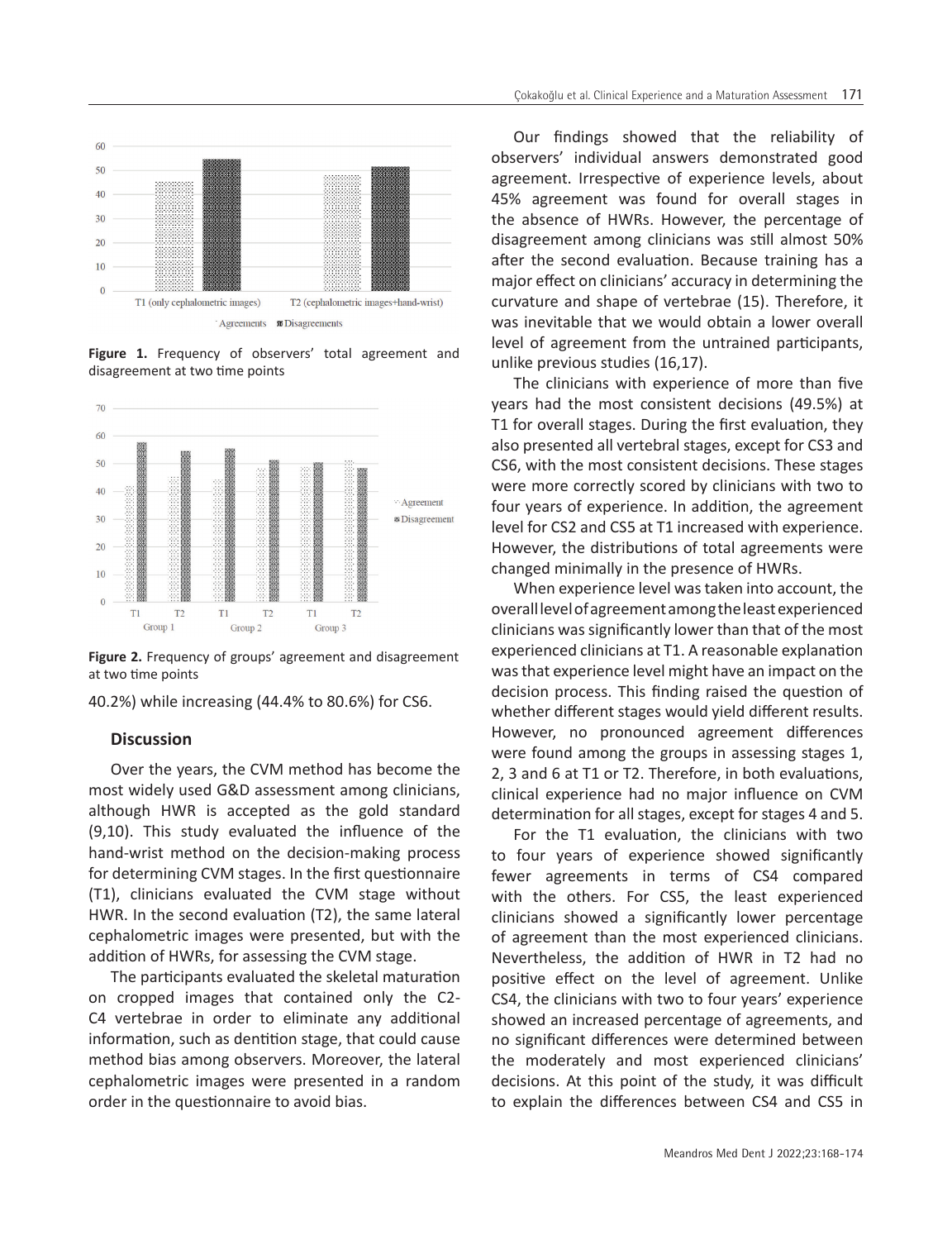| stages          |                |                   |                                                                                                      |                    |              |                   |              |          |
|-----------------|----------------|-------------------|------------------------------------------------------------------------------------------------------|--------------------|--------------|-------------------|--------------|----------|
|                 |                | Group 1           |                                                                                                      | Group <sub>2</sub> |              | Group 3           |              |          |
|                 |                | Agree (%)         | Disagree (%)                                                                                         | Agree (%)          | Disagree (%) | Agree (%)         | Disagree (%) | $p(x^2)$ |
| CS <sub>1</sub> | T1             | 69.7              | 30.3                                                                                                 | 66.7               | 33.3         | 77.8              | 22.2         | 0.569    |
|                 | T <sub>2</sub> | 57.6              | 42.4                                                                                                 | 45.5               | 54.5         | 69.4              | 30.6         | 0.131    |
|                 | p              | 0.306             |                                                                                                      | 0.083              |              | 0.422             |              |          |
| CS <sub>2</sub> | T1             | 51.2              | 48.8                                                                                                 | 52.9               | 47.1         | 54.5              | 45.5         | 0.871    |
|                 | T <sub>2</sub> | 57.0              | 43.0                                                                                                 | 51.2               | 48.8         | 57.6              | 42.4         | 0.541    |
|                 | p              | 0.367             |                                                                                                      | 0.797              |              | 0.620             |              |          |
| CS <sub>3</sub> | T1             | 28.0              | 72.0                                                                                                 | 37.8               | 62.2         | 31.4              | 68.6         | 0.199    |
|                 | T <sub>2</sub> | 44.8              | 55.2                                                                                                 | 50.3               | 49.7         | 46.7              | 53.3         | 0.631    |
| p               |                | $0.003*$          |                                                                                                      | $0.032*$           |              | $0.005*$          |              |          |
| CS4             | T1             | 51.2 <sup>a</sup> | 48.8                                                                                                 | 36.4 <sup>b</sup>  | 63.6         | 59.8 <sup>a</sup> | 40.2         | $0.001*$ |
|                 | T <sub>2</sub> | 40.5              | 59.5                                                                                                 | 38.0               | 62.0         | 40.2              | 59.8         | 0.912    |
|                 | p              | 0.094             |                                                                                                      | 0.790              |              | $0.001*$          |              |          |
| CS5             | T1             | 27.3 <sup>a</sup> | 72.7                                                                                                 | $40.3^{a,b}$       | 59.7         | 48.8 <sup>b</sup> | 51.2         | $0.019*$ |
|                 | T <sub>2</sub> | 26.0 <sup>a</sup> | 74.0                                                                                                 | $54.5^{b}$         | 45.5         | 48.8 <sup>b</sup> | 51.2         | $0.001*$ |
|                 | p              | 0.855             |                                                                                                      | 0.076              |              | 1.000             |              |          |
| CS <sub>6</sub> | T1             | 42.4              | 57.6                                                                                                 | 60.6               | 39.4         | 44.4              | 55.6         | 0.266    |
|                 | T <sub>2</sub> | 57.6              | 42.4                                                                                                 | 57.6               | 42.4         | 80.6              | 19.4         | 0.065    |
|                 | p              | 0.218             |                                                                                                      | 0.802              |              | $0.002*$          |              |          |
| <b>Total</b>    | T1             | 42.0 <sup>a</sup> | 58.0                                                                                                 | $44.5^{a,b}$       | 55.5         | $49.5^{b}$        | 50.5         | $0.04*$  |
|                 | T <sub>2</sub> | 45.5              | 54.5                                                                                                 | 48.5               | 51.5         | 51.6              | 48.4         | 0.128    |
|                 | p              | 0.264             |                                                                                                      | 0.195              |              | 0.479             |              |          |
|                 |                |                   | *p<0.05. <sup>a,b</sup> The same letters show no significant differences between groups at T1 and T2 |                    |              |                   |              |          |

**Table 3. Distribution and comparison of groups' agreement and disagrement according to different cervical vertebra stages**

the moderately experienced group. Perinetti et al. (13) found that disagreement was seen mostly in stages 4 and 5 in terms of diagnostic accuracy and repeatability among raters with different experience levels. As demonstrated, the evaluations should be carefully made to avoid unreliable decision-making processes, and other developmental indicators should be evaluated when the visual assessment of the CVM staging is uncertain, especially for stages 4 and 5. In line with this finding, Perinetti et al. (11) concluded that the CVM method may be helpful only when a lateral head film is indicated for other reasons and in combination with other indicators to increase diagnostic reliability.

According to our results, the most disagreements were found among the least experienced clinicians for CS5. The clinicians with between two and four years of experience had the highest disagreement

frequency for CS4 at both T1 and T2. On the other hand, the most experienced clinicians showed the highest disagreement rate for CS3 at T1. For these participants, determining CS3 was the most difficult of all the evaluations. In such cases, Cunha et al. (6) recommended adding the HWRS as a way to mitigate any doubt and to help confirm the treatment timing relative to the pubertal growth spurt. Supporting this view, significant improvements in the level of agreement were found in each group when assessing the CVM with HWRs in terms of CS3. Although the percentages of agreement increased in each group, the overall agreement was still about 50%. This meant that clinicians had difficulty agreeing with the determination of the maximum growth period even with the addition of the hand-wrist method. As stated by Gabriel et al. (16) the CVM method can be used only to support the observations of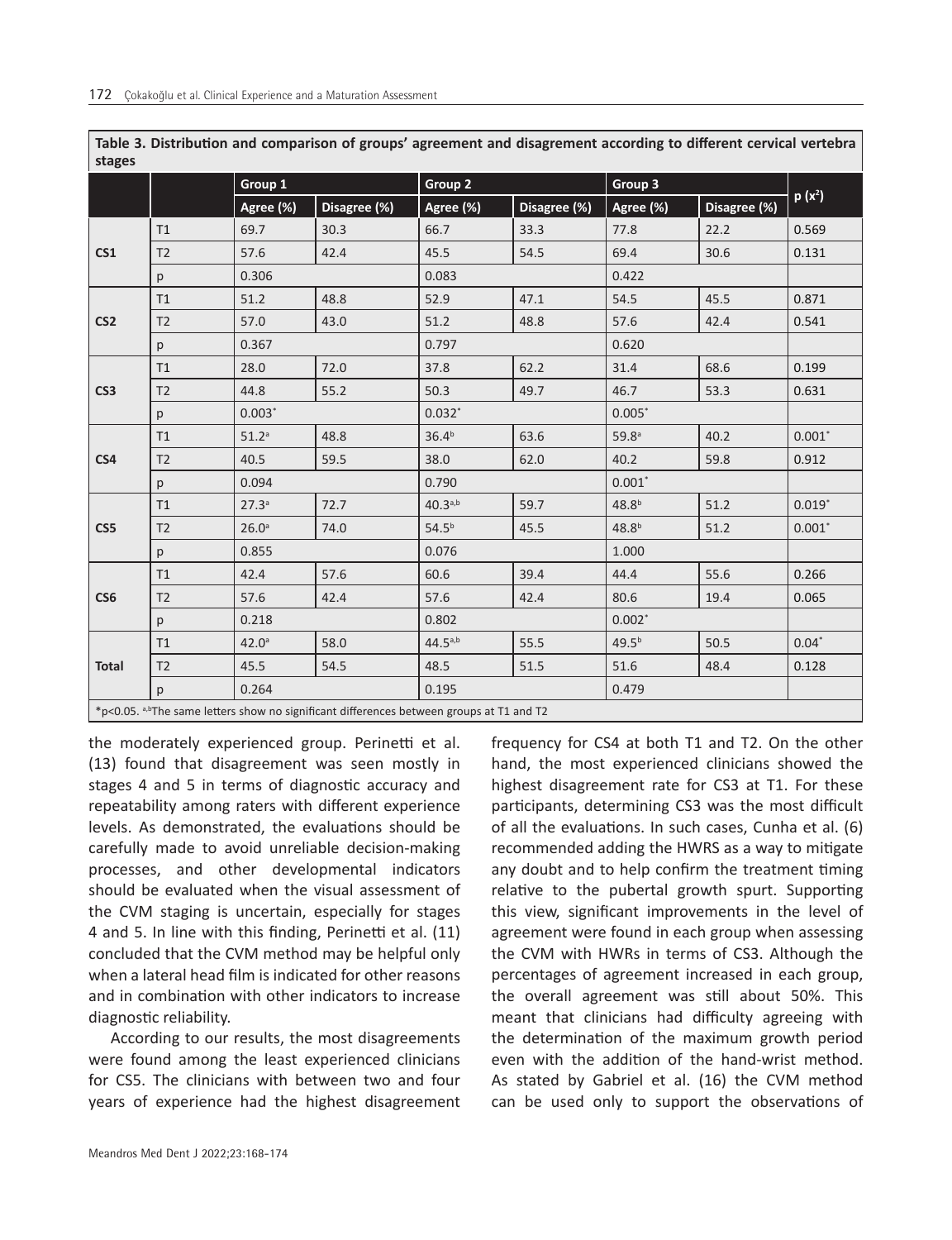clinicians in making clinical decisions. On the other hand, significant disagreements appeared in terms of CS4, which can be explained by the evaluation of maturation by the most experienced clinicians with the help of cephalometric film, and confusion may have arisen due to their rarely using hand-wrist films. The difficulty in classifying the vertebral bodies of C3 and C4 as trapezoidal, rectangular horizontal, square, or rectangular vertical may lead to its inadequacy as a strict clinical guideline for the timing of orthodontic treatment (18). In another study, Khanum et al. (17) stated that more careful assessment of CVM stages 5 and 6 should be done in order to avoid unreliable diagnoses. Although McNamara and Franchi (19) reported that the most difficult stage to determine was CS6, the most experienced clinicians showed significantly increased agreement when assessing the CVM in the presence of hand-wrist films during this study. This finding revealed that these participants correctly measured the length of the posterior and inferior borders of the cervical vertebrae when using visual assessment. Based on the findings of this study, the null hypothesis was partially rejected. Additionally, it is obvious that further studies with larger sample sizes are necessary to gain a better understanding of the effects of HWRs on clinicians' decision-making processes.

# **Conclusion**

The HWRs had minimal effects on the determination of the CVM stage. The orthodontic experience of clinicians had an effect on the decisionmaking process.

## **Acknowledgement**

We thank to Burak Kerem Apaydın, Assoc. Prof., for his support during the objective analysis of maturation stages.

# **Ethics**

**Ethics Committee Approval:** This study was approved by the Ethics Committee of Pamukkale University Faculty of Medicine (decision number: 12, date: 02.07.2019).

**Informed Consent:** The informed consent was obtained from the patients for the use of their records.

**Peer-review:** Externally peerreviewed.

## **Authorship Contributions**

Consept: S.Ç., M.Ç., A.İ., Design: S.Ç., M.Ç., A.İ., Data Collection or Processing: S.Ç., M.Ç., A.İ., Analysis or Interpretation: S.Ç., M.Ç., A.İ., Literature Search: S.Ç., M.Ç., A.İ., Writing: S.Ç., M.Ç., A.İ.

**Conflict of Interest:** No conflict of interest was declared by the authors.

**Financial Disclosure:** The authors declared that this study received no financial support.

# **References**

- 1. Hassel B, Farman AG. Skeletal maturation evaluation using cervical vertebrae. Am J Orthod Dentofacial Orthop 1995; 107: 58-66.
- 2. Flores-Mir C, Nebbe B, Major PW. Use of skeletal maturation based on hand-wrist radiographic analysis as a predictor of facial growth: a systematic review. Angle Orthod 2004; 74: 118-24.
- 3. Baccetti T, Franchi L, McNamara JA Jr. The cervical vertebral maturation method for the assessment of optimal treatment timing in dentofacial orthopedics. Semin Orthod 2005; 11: 119-29.
- 4. Cericato GO, Bittencourt MAV, Paranhos LR. Validity of the assessment method of skeletal maturation by cervical vertebrae: a systematic review and meta-analysis. Dentomaxillofac Radiol 2015; 44: 20140270.
- 5. Rainey BJ, Burnside G, Harrison JE. Reliability of cervical vertebral maturation staging. Am J Orthod Dentofacial Orthop 2016; 150: 98-104.
- 6. Cunha AC, Cevidanes LH, Sant'Anna EF, Guedes FR, Luiz RR, McNamara JA, et al. Staging hand-wrist and cervical vertebrae images: a comparison of reproducibility. Dentomaxillofac Radiol 2018; 47: 20170301.
- 7. Uysal T, Ramoglu SI, Basciftci FA, Sari Z. Chronologic age and skeletal maturation of the cervical vertebrae and hand-wrist: is there a relationship? Am J Orthod Dentofacial Orthop 2006; 130: 622-8.
- 8. Santiago RC, de Miranda Costa LF, Vitral RWF, Fraga MR, Bolognese AM, Maia LC. Cervical vertebral maturation as a biologic indicator of skeletal maturity. Angle Orthod 2012; 82: 1123-31.
- 9. Szemraj A, Wojtaszek-Słomińska A, Racka-Pilszak B. Is the cervical vertebral maturation (CVM) method effective enough to replace the hand-wrist maturation (HWM) method in determining skeletal maturation? A systematic review. Eur J Radiol 2018; 102: 125-8.
- 10. Predko-Engel A, Kaminek M, Langova K, Kowalski P, Fudalej PS. Reliability of the cervical vertebrae maturation (CVM) method. Bratisl Lek Listy 2015; 116: 222-6.
- 11. Perinetti G, Primozic J, Sharma B, Cioffi I, Contardo L. Cervical vertebral maturation method and mandibular growth peak: a longitudinal study of diagnostic reliability. Eur J Orthod 2018; 40: 666-72.